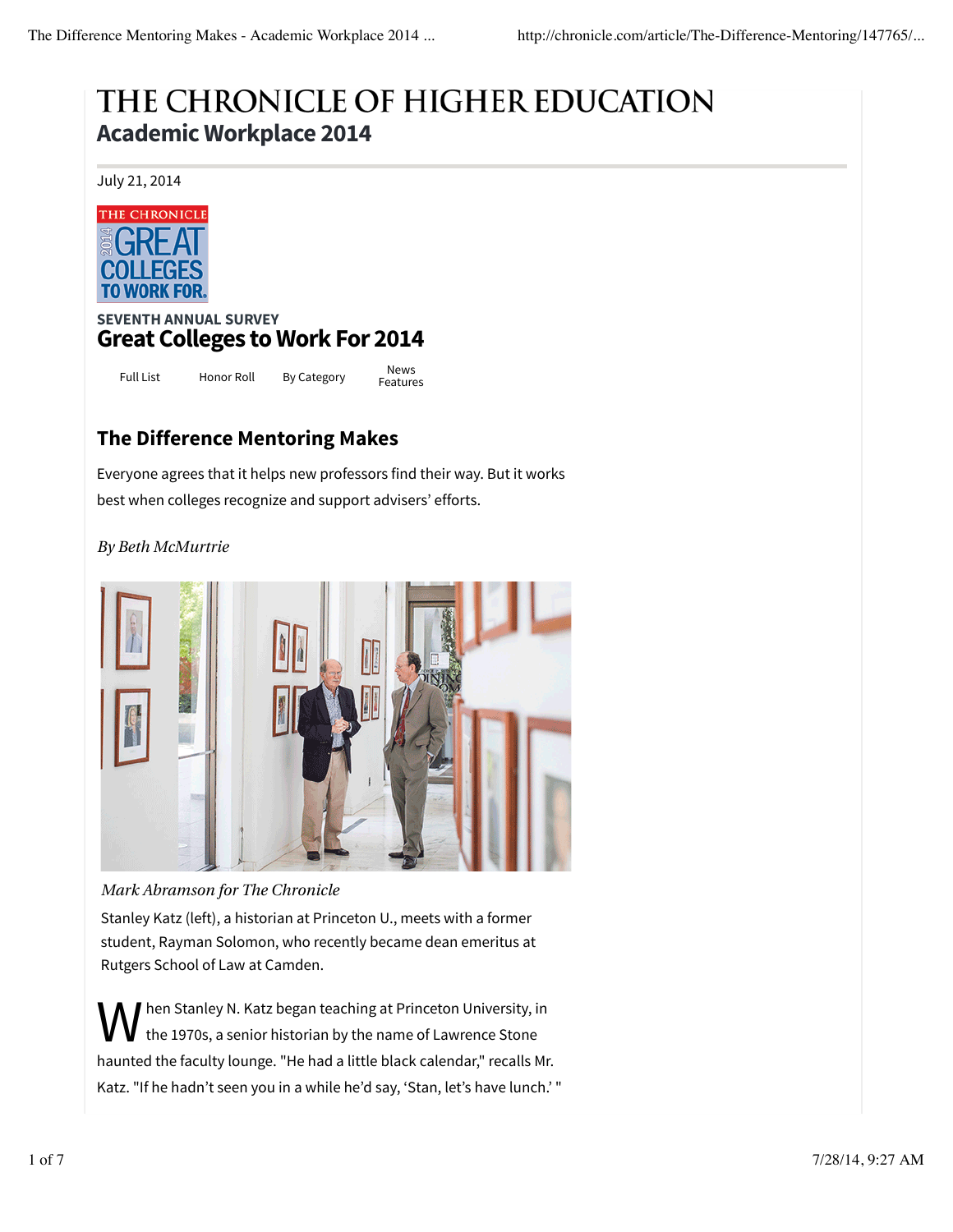And they'd pencil in a date on the spot.

Mr. Katz is now the senior historian who roams the halls of Princeton, reaching out to younger scholars, and he credits the late Mr. Stone for inspiring his efforts.

While not everyone is lucky enough to cross paths with someone like Mr. Stone or Mr. Katz, mentoring is on the minds of a lot of faculty members these days.

How can you be a good mentor? How can you find a mentor? And what do you need to do to make that relationship work? There are no simple answers, but plenty of analysis and advice for those looking for help. Universities, foundations, and scholarly associations have been studying and supporting mentorship since about the 1980s, when higher education's increased complexity made clear the need to offer young faculty members better and more-explicit guidance, particularly for the rising number of women and minority scholars entering academe.

Mentoring can take many forms. Some universities provide structured feedback for young scholars on the tenure track, which advocates say is critical to navigating an increasingly demanding career. In earlier times, says Rayna Rapp, an anthropologist at New York University, "there was an assumption that you understood what the standards were. But standards have changed … and are much more complex for the ranks that have come up recently."

At the same time, informal mentoring remains an integral part of faculty life. Academics are given a lot of latitude in what to research, how to teach, and what forms of campus service to engage in, yet there are many potential land mines on the path to success. Which meetings are important to attend, and which relationships are important to cultivate? Being able to turn to departmental or campus colleagues to get a sense of how to navigate campus culture is invaluable, mentors say.

While the ideal remains the "super mentor"—that one wise adviser who guides you from graduate school onward—the reality is that mentoring can be done by many people over the course of an academic's career. "A smart person finds many people whose judgment they can trust," says Jim Grossman, executive director of the American Historical Association.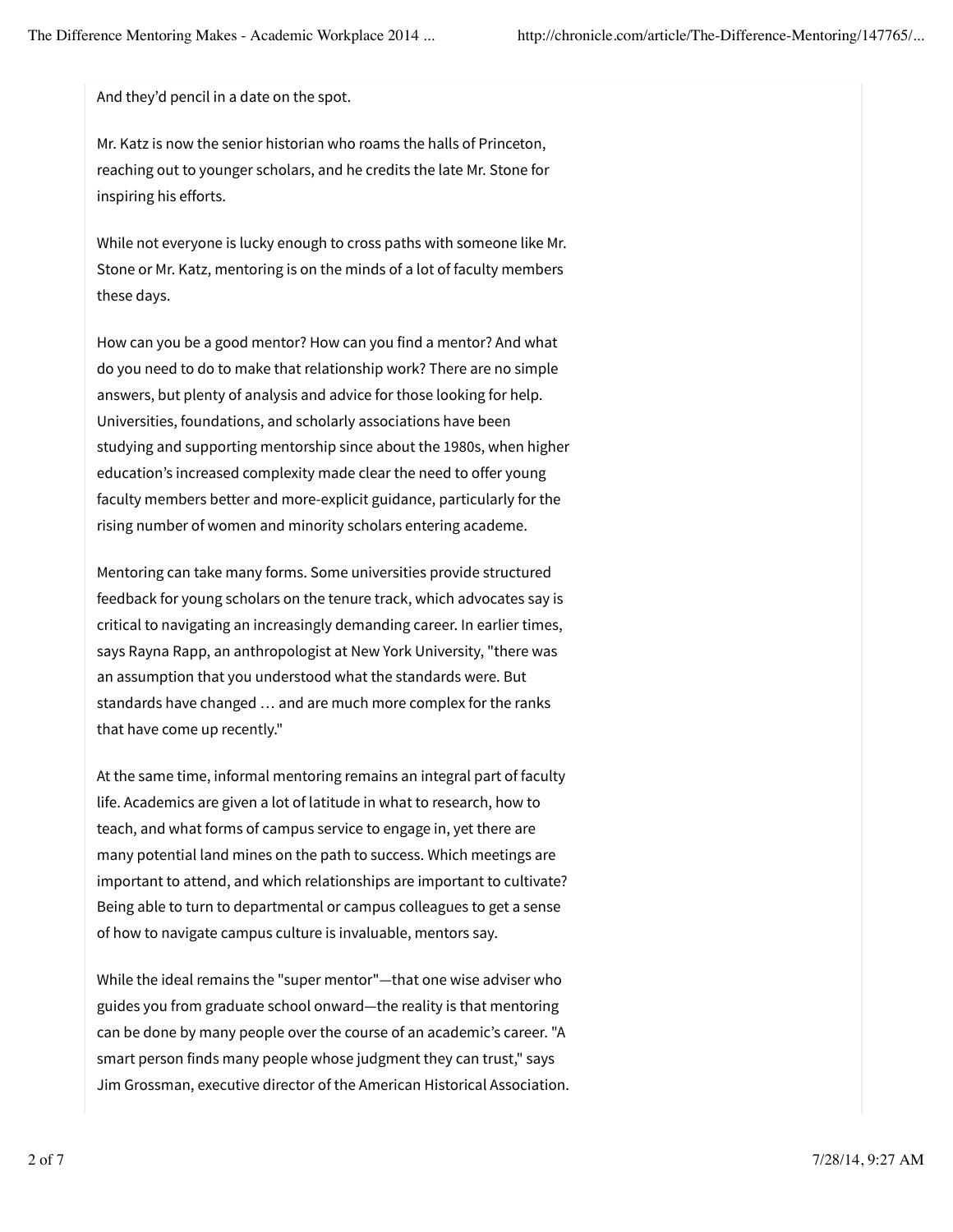If a younger scholar turns to you for advice, how can you be a good mentor? Those who do it well say it helps to have an open-door policy —literally. Let younger faculty members know that you're available to talk to them, read drafts of their work, or share your professional networks. Being the new person on campus can be intimidating, and few people really want to show their ignorance, so it's important that mentors be proactive.

"That means you have to spend a fair amount of time just chatting," says Mr. Katz. "They have to have the confidence to come to you."

How close to get to people is a matter of personal style. "I look at people holistically because I know that sometimes the personal stuff can impact your productivity," says Rhonda Sharpe, associate director of the Diversity Initiative for Tenure in Economics, based at Duke University, and a visiting professor of African and African-American studies. "So I won't just ask, How's your research going? Have you published a paper yet?" She might also ask how things are going at home.

Other scholars prefer to stick to the topic of work. "In terms of personal guidance, I don't give it," says Robert T. Paine, an emeritus professor in the department of biology at the University of Washington.

But Mr. Paine, legendary for his sense of fun and camaraderie, proudly notes that at least three couples among his vast network of graduate students have married. That suggests that good mentors, whether or not they're comfortable talking about personal issues, are people whom others like being around.

That brings up another important point: A good mentor does not make himself the focal point of conversation. "I really disapprove of the master-slave relationship, where the student is essentially an apprentice," says Mr. Paine. He refuses, for example, to put his name on papers of students he has advised unless he has contributed a significant amount of research. "That's not mentoring, that's academic thievery."

Plenty of mentors say they've seen this kind of destructive relationship play out, in which a senior scholar molds others in his image or sets up the relationship as a battle of egos.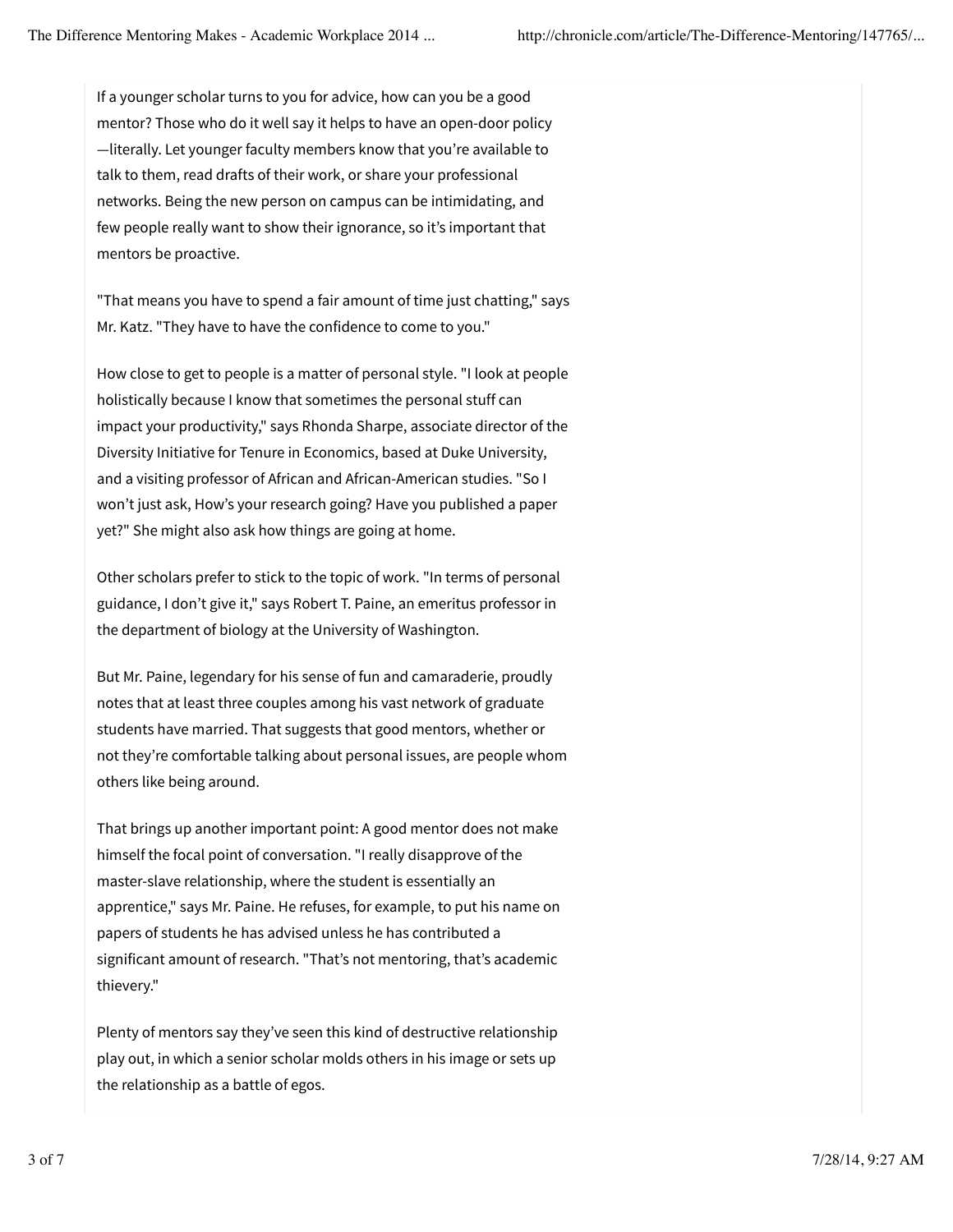"Too much competitive drive between mentor and mentee discourages younger scholars from bringing up their concerns," says Ms. Rapp, of NYU. "If you feel like you're always being judged on whether or not you're getting an A-plus, you'll be hesitant to reveal your doubts."

Instead, a good mentor seeks to understand what younger faculty members want to accomplish and helps illuminate the path that will take them there. Topics for discussion can range from the technical, such as which conferences to attend, to the philosophical, such as how to survive the pre-tenure grind without burning out.

Really thoughtful, sustained mentoring, though, doesn't happen quickly.

"It's repeatedly spending lots of time and care in nonefficient ways," says Sarah Barringer Gordon, a professor of law and history at the University of Pennsylvania. "Reading broadly, serving on prize committees where you get dumped with 75 or 100 books, writing tenure letters, having people over for dinner and introducing them to people who might be useful. You're helping nurture a system that doesn't go of itself."

The University of Massachusetts Center for Teaching & Faculty Development breaks down the subject of mentoring into five broad areas: getting to know the institution, excelling in teaching and research, understanding tenure and evaluation, creating work-life balance, and developing professional networks.

Because it's virtually impossible for one person to provide guidance in all of those areas, advisers suggest that young faculty members ask their peers who provides the sagest advice on those topics. A good mentor will tell you when he or she doesn't know the answer, and may suggest someone else to talk to.

At the University of Michigan at Ann Arbor, which has an institutionwide mentoring program, online guides describe the sorts of challenges younger scholars face. "Giving and Getting Career Advice: A Guide for Junior and Senior Faculty" lists more than a dozen topics of discussion, including how to get grants, what types of service work to take on, the tenure-and-promotion process, family issues, and how to plan a career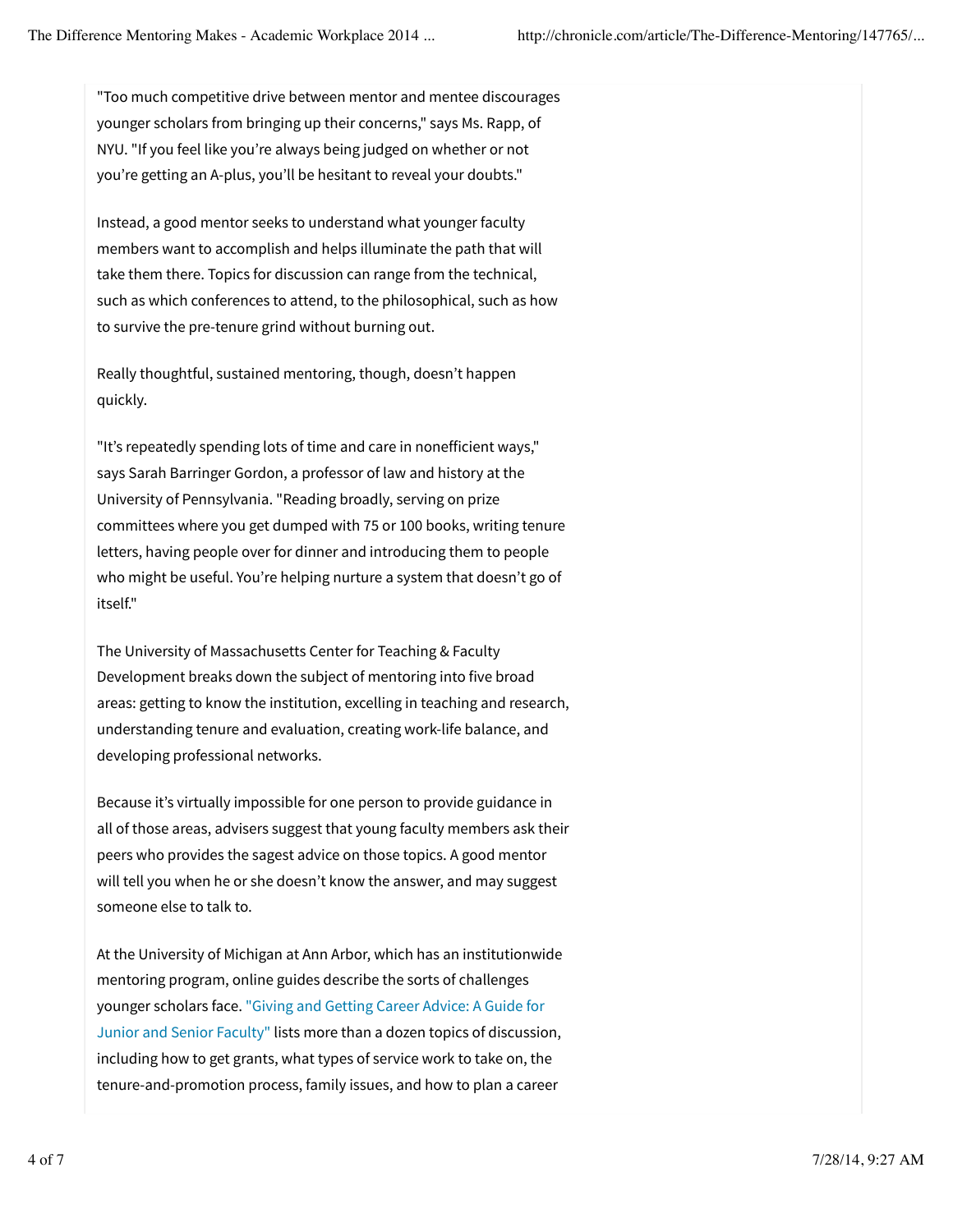#### trajectory.

Carol Fierke, chair of Michigan's chemistry department, praises the effect that deliberate, structured mentoring has had on her department during the past 10 years. "It changed the culture of the department from a place of dog eat dog, sink or swim, to we're all in this together, we're trying to build a great place."

A small committee of senior faculty members is convened to guide each new assistant professor. They are asked to meet at least once a semester, but the focus of the advising is determined by the junior scholar and her committee. Senior scholars may read grant proposals and first drafts of papers, or discuss which grants to apply for or how to get nominated for awards. "Having to sit down as a conversation and have somebody ask you questions, there is this realization that, 'Oh, I need help' or 'Help is available that would be good for me,' " says Ms. Fierke.

As for how to be a good mentee: Don't seek help only when you're in trouble, advisers say, but also don't expect any one person to be that mythical mentor.

And start small. "If a junior faculty member knocked on my door and said, 'Will you mentor me?,' I would have found that weird," says Kathleen Conzen, an emerita professor of history at the University of Chicago. "But if they knocked on my door and said, 'Let's have lunch,' that's great."

Mentoring can be particularly helpful for women and minority scholars who work in fields where their numbers are relatively small. Marie T. Mora, an economics professor at the University of Texas-Pan American, has served as a mentor in the economics-diversity initiative housed at Duke, which is supported by the National Science Foundation. She says women and minority scholars are often asked, for example, to sit on a lot of committees to fulfill campus diversity requirements. Getting the advice of a senior scholar helps give them a reality check: "It's important for people to know it's OK to say no."

Ms. Fierke says that in the 20 years before the chemistry department changed its mentoring, hiring, and promotion procedures, in 2003, only